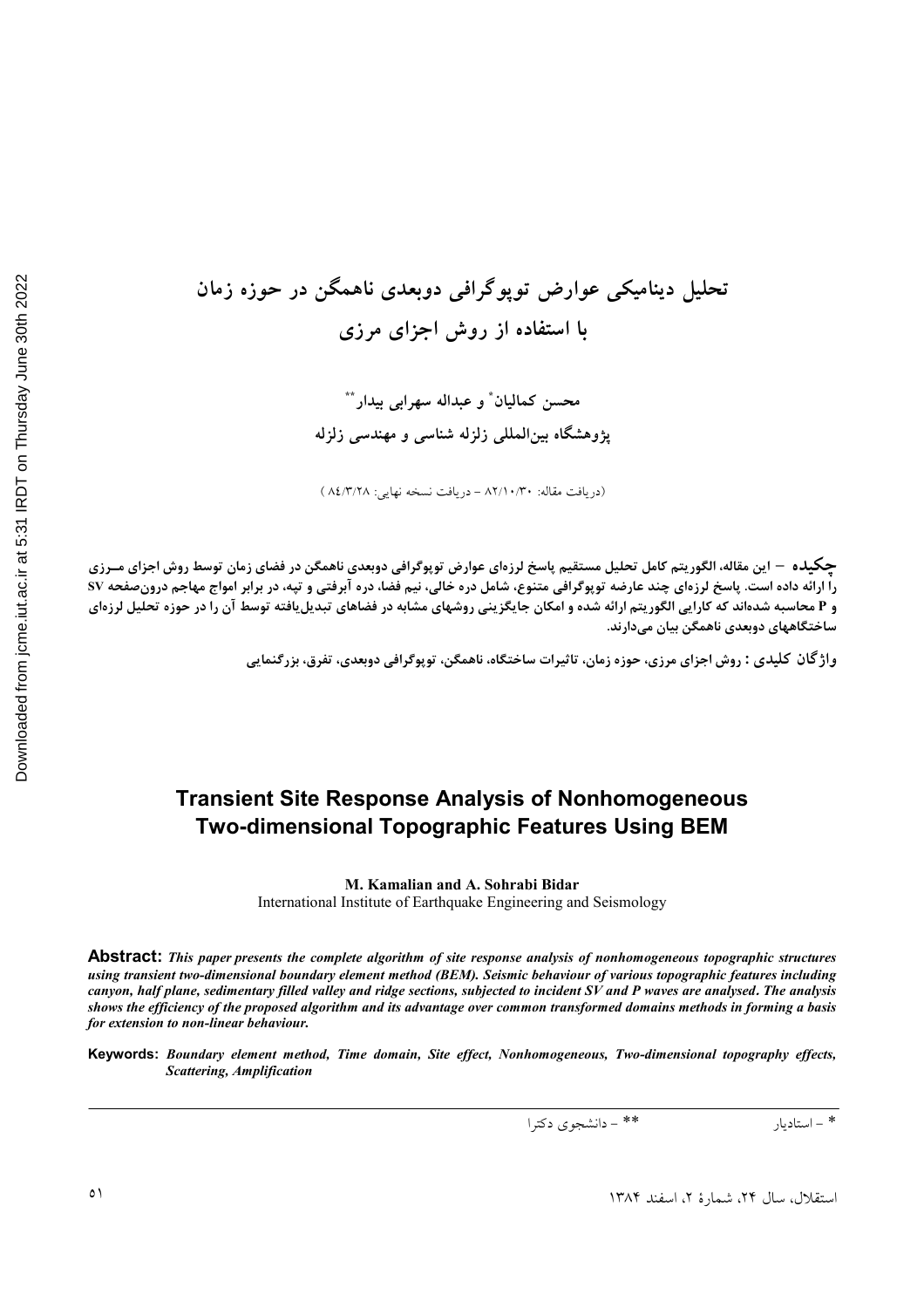| فاصله بین نقاط تحریک و گیرنده |                     | نيروهاي پيكري                      | $b_i$                                                       |
|-------------------------------|---------------------|------------------------------------|-------------------------------------------------------------|
|                               |                     | سرعت امواج طولي و عرضي             | $c_{1,2}$                                                   |
| بردار تنش                     |                     | حلهای اساسی تغییرمکان و تنش        | $G_{ij}$ and $F_{ij}$                                       |
| زمان، گام زمانی               | $t,\Delta t$        | هستههای الاستودینامیک تغییر مکان و | $\text{Gij}^{\text{N+1-n}}$ and $\text{Fij}^{\text{N+1-n}}$ |
| تغيير مكان                    | u.                  |                                    |                                                             |
| ضرايب لامه                    | $\lambda$ and $\mu$ | توابع شكل خطى زمان                 | $M_1(\tau)$ and $M_2(\tau)$                                 |
| دانسيته جرمى                  |                     | توابع شكل المان                    | $\text{N}^{\text{m}}$                                       |

#### ۱ - مقدمه

امروزه کاملا آشکار است کـه شـرایط سـاختگاهی، شـامل ویژگیهای رفتاری و نیز هندسه آبرفت، بر پاسـخ لــرزهای ســطح زمین و توزیع خرابیهای ناشی از زمینلرزه تاثیر به سزایی دارند. هندسه یک ساختگاه زمانی اثر قابل ملاحظه خواهد داشت ک ابعاد أن در حدود طول موج امواج لرزهای باشــد[۱]. از آنجــایی که محدوده فرکانسی یک زمین{رزه نیرومند از ۰٫۳ تا ۱۰ هرتز و همچنین محدوده سرعت امواج لرزهای لایههای سـطحی از ۰٫۱ تا ۳ کیلومتر بر ثانیه متغیرند، رفتار لرزهای تپهها و درههـایی کـه دارای ابعاد دهها متر تا دهها کیلومتر باشـند، عمومـا از هندسـه آنها متاثر خواهد بود.

اغلب آيين نامههاي زلزله موجود، بـه رغـم اهميـت هندسـه ساختگاه، تنها ویژگیهای رفتاری آن را مورد توجه قرار دادهانــد. سبب اصلي نگاه يکبعدي أييننامههـا بـه شـرايط سـاختگاهي، نبود شــناخت كــافي از قــوانين حــاكم بــر رفتــار لــرزهاي ساختگاههای چند بعـدی اسـت، کـه خـود از فقـدان ابزارهـای مناسب برای تحلیل دینامیکی آنها ناشی شده است. چــه تفـرق امواج مهاجم توسط عوارض توپوگرافی پدیدهای پیچیده است که حل دقیق، کارامد و تــوام بــا صـــرفه آن، مــستلزم اســتفاده از روشهای کارامد عددی است.

روشهای عددی تحلیل لرزهای ساختگاههای چند بعـدی بـه سه گروه عمده قابل تقسیمانـد: روشـهای حجمـی ماننـد روش اجزای محـدود (FEM)، روشـهای مـرزی ماننـد روش اجـزای

مرزی (BEM)، و روشهای مرکب (HYBRID) کـه از ترکیـب دو روش حجمـي و مـرزي پديـد مـي|َيـد. بـديهي اسـت كـه فرمولبندی هر یک از این روشها در فضای زمان، به فرمولبنــدی اّن در فضای تبدیلیافته رجحـان دارد. چــه نــه تنهـا امکــان اَن فراهم خواهد شد تا تاریخچه زمان<sub>ی</sub> پاسخها به شکل<sub>ی</sub> طبیعـی و مستقیم براورد شوند، بلکه زمینهای پدید خواهد آمـد تـا بتــوان مسائل غیرخطی را نیز مورد تجزیه و تحلیل قرار داد.

کاربرد روشهای حجمی در مسائلی که ابعاد نامحدود دارند، با مشکلاتی همراه است. چه مش بنـدی احجـام موجـب انعکاس کاذب امـواج در مرزهـا و بــه تبــع اَن انتــشار خطــا در سراسر محیط خواهد بود. تنها در برخی حـالات خـاص اسـت که میتوان امواج انعکاسی کاذب را با تمهیداتی چـون مرزهـای جاذب انرژی، مرزهای آرام یـا مرزهـای ویـسکوز حـذف کـرد [۲و۳]. روشهای دیگر از قبیل روش المانهای بی نهایـت بـزرگ یا روش سلولهای سازگار بی نهایت کوچک نیز که به حـل ایــن مشکل پرداختهاند، به دلیل فرمولبندی در فهضای تبلدیل یافتـه، در حل مسائل دینامیکی غیرخطی ناتوان هستند. روش اجزای مرزی ابزار عـددی مـوثری بـرای تحليـل دينـاميکي محيطهـای محدود و نامحدود کشسانی خطبی است، کـه در حـل مـسائل انتشار امواج جذابیت فراوانسی دارد. چـه اولا مـش;بنـدی را بـه مرزهـا و در نتيجـه ابعـاد دسـتگاه معـادلات حـاكم را محـدود میکند؛ ثانیا شرط تشعشع را ارضا و در نتیجه نیاز به مدلـسازی حوزه دور را در تحلیل دینامیکی محیطهای بـی نهایـت و نیمـه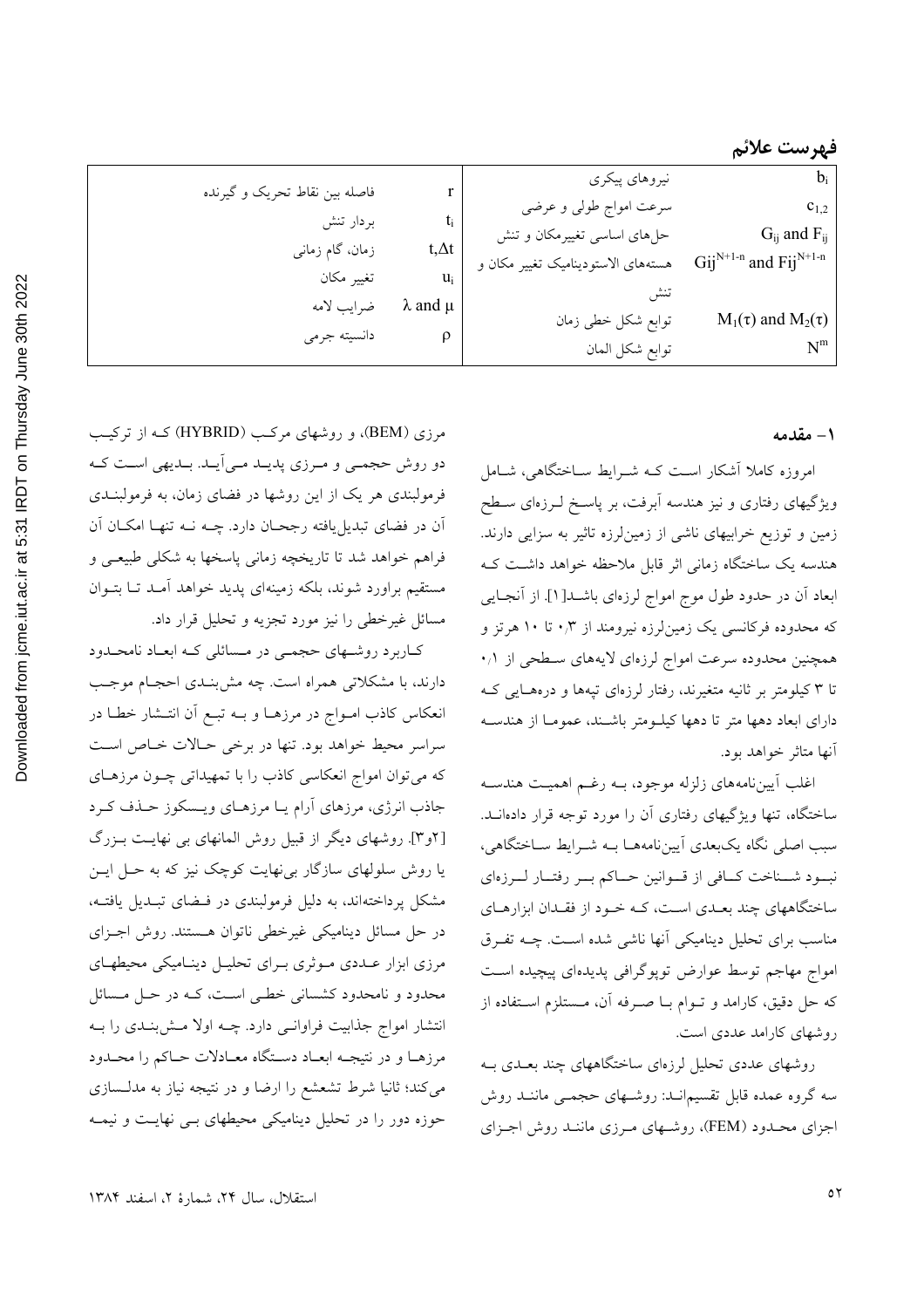بی نهایت، به حداقل میرساند.

در رابطه با کـاربرد روش اجـزای مـرزی در تحليـل پاسـخ لرزهای ساختگاههای دوبعـدی، تـا آنجـایی کـه مولفـان اطـلاع دارند، کارهای کمی انجام گرفته است کـه عمـدتا در فـضاهای تبديل يافته هستند [4–١۶]. منصور [١٧] و أنـتس [١٨] اولـين کسانی بودند که یک الگـوریتم اجـزای مـرزی گـام بـه گـام در فضای زمان را با استفاده از هستههـای دوبعـدی گـذرا فرمولـه کردند. از آنجایی که هسته تنش پیشنهادی آنها پیچیده و تنها بـه صورت ضمني در معادلات اجزاي مرزي حاضر بود، عدديسازي اين الگوريتم با مشكلاتي توام بود. بعـدها اسـرائيل و بانرجی [۱۹–۲۱] عبارتی سادهتر و صریح برای هسته یاد شده استخراج کردند که با سهولت بیشتر در الگوریتم اجـزای مـرزی حل مسائل الاستودینامیک دوبعدی در فضای زمان قابل استفاده بود؛ با این حال عبارت ریاضی چاپ شده در ادبیات فنـی فاقـد دقتهای لازم و در نتیجه برای دیگر محققـان غیـر قابـل اسـتفاده بود. اخیـرا کمالیـان [٢٢]، کمالیـان و همکـاران [٢٣و٢٣] و گتمیری و همکاران [۲۵و۲۶]، ضمن نـشان دادن عـدم دقـت و اصلاح هستههای اخیر، آنهـا را در قالـب الگوریتمهـای اجـزای مرزی یا ترکیب اجـزای مـرزی و عناصـر محـدود، بـرای حـل مسائل انتشار امواج در محیطهای خطی و کشسانی خمیری یک و دو فازه مورد استفاده قرار دادند.

الگوریتم اجزای مرزی دوبعدی در فضای زمان اگرچه طی سالهای اخیر در حل برخی مسائل دینامیکی به کار گرفتـه شـد، اما دامنه کاربرد آن هنوز به حوزه تحلیل لـرزهای سـاختگاههای دو بعدی گسترش نیافته است. تاکمیا و فوجی وارا [۲۷] اگرچـه روش اجزای مرزی دوبعدی را بـرای تحلیـل لـرزهای درههـای خالی و اَبرفتی در فضای زمان به کار بردند، اما فرمولبندی اَنهـا متناسب با امواج مهاجم خارج از صفحه (SH) تنظیم شده بــود، کـه در قیــاس بــا امــواج درون صــفحه (SV و P) پیچیــدگی محاسباتی و همچنین کاربرد کمتـری دارد. کمالیـان و همکـاران [۲۳و۲۴] از اولین کسانی هستند کـه کـاربرد الگـوریتم اجـزای مرزی دوبعدی در فضای زمان را به حوزه تحلیل پاسخ لـرزهای

عوارض توپوگرافی دوبعـدی در برابـر امـواج مهـاجم SV و P تعميم دادند. با اين حال الگوريتم ارائه شده توسط آنها تنهـا بــه مسائل همگن محدود بود. ايــن مقالــه، الگــوريتم كامــل تحليــل پاسخ لرزهای عــوارض توپــوگرافی دوبعــدی نــاهمگن در برابــر امواج مهاجم SV و P در فيضاي زميان توسط روش اجزاي مرزی را شرح داده است. به منظور نـشان دادن کـارایی و دقـت الگوریتم یاد شده، رفتار لرزهای چند عارضه مختلف توپوگرافی، کـه حـالات دره خـالي، نـيمفـضا، دره اَبرفتـي و تپـه را در بـر میگیرد، تحت تاثیر امـواج صـفحهای SV و P مـورد تجزیــه و تحليل قرار گرفته است.

## ۲- معادلات اساسی

معادله دیفرانسیل حاکم بر تعادل دینامیکی محیطهـای کشـسان، همسان و همگن، در محـدوده تغییرشـکلهای کوچـک، توسـط معادله زير بيان مي شود:

$$
(c_1^2 - c_2^2) \cdot u_{j,ij} + c_2^2 \cdot u_{i,jj} + b_i - u_i = 0
$$
 (1)

و C<sub>1</sub> بیانگر تغییرمکان و b<sub>i</sub> بیانگر نیروی پیکری خاک اسـت. c<sub>1</sub> دی سرعتهای امواج طولی و عرضی خاک را نشان مـی۱هنـد کـه M بــه ترتيــب از معــادلات c12+(x+2µ)/p و c2=μ/p بــه دســت مي آيند. A و µ ضرايب لامه و p دانسيته جرمي خاکاند.

معادلهٔ انتگرال مرزی حاکم بر محیطهای کشسان، همــسان و همگن، بـا اعمـال روش باقیمانـدههـای وزنـی[۲۸] بـر معادلـه ديفرانسيل (١)، مطابق زير به دست مي آيد:

 $c_{ij}(\xi) \cdot u_i(\xi, t) = \iint G_{ij} * t_i(x, t) - F_{ij} * u_i(x, t) \cdot d\Gamma(\tau)$ 

و F<sub>ij</sub> باسـخهای اساســی معادلــه دیفرانــسیل (۱) و بیــانگر $G_{ij}$ مولفههای i ام بردارهای تغییرمکـان و تـنش مـرزی نقطـه x در لحظه t هستند که به واسطه اعمال یک بار متمرکز واحد مـوازی محور j، در نقطه عٌ و در لحظـه t≤ پدیـد اَمـدهانـد. عبــارات و  $\rm{F_{ij}}^{*}$ انتگرالهای کانولوشن ریمن هستند.  $\rm{t_{i}}$  تنش وارده  $\rm{G_{ij}}^{*}$ دا بر روی سطح مماس بر مرز  $\Gamma$  را بیـان مـیدارد. (¿C<sub>ij</sub> شناخته شده ناپیوستگی در نقطه ئِ است که از منفرد بودن هسته

2022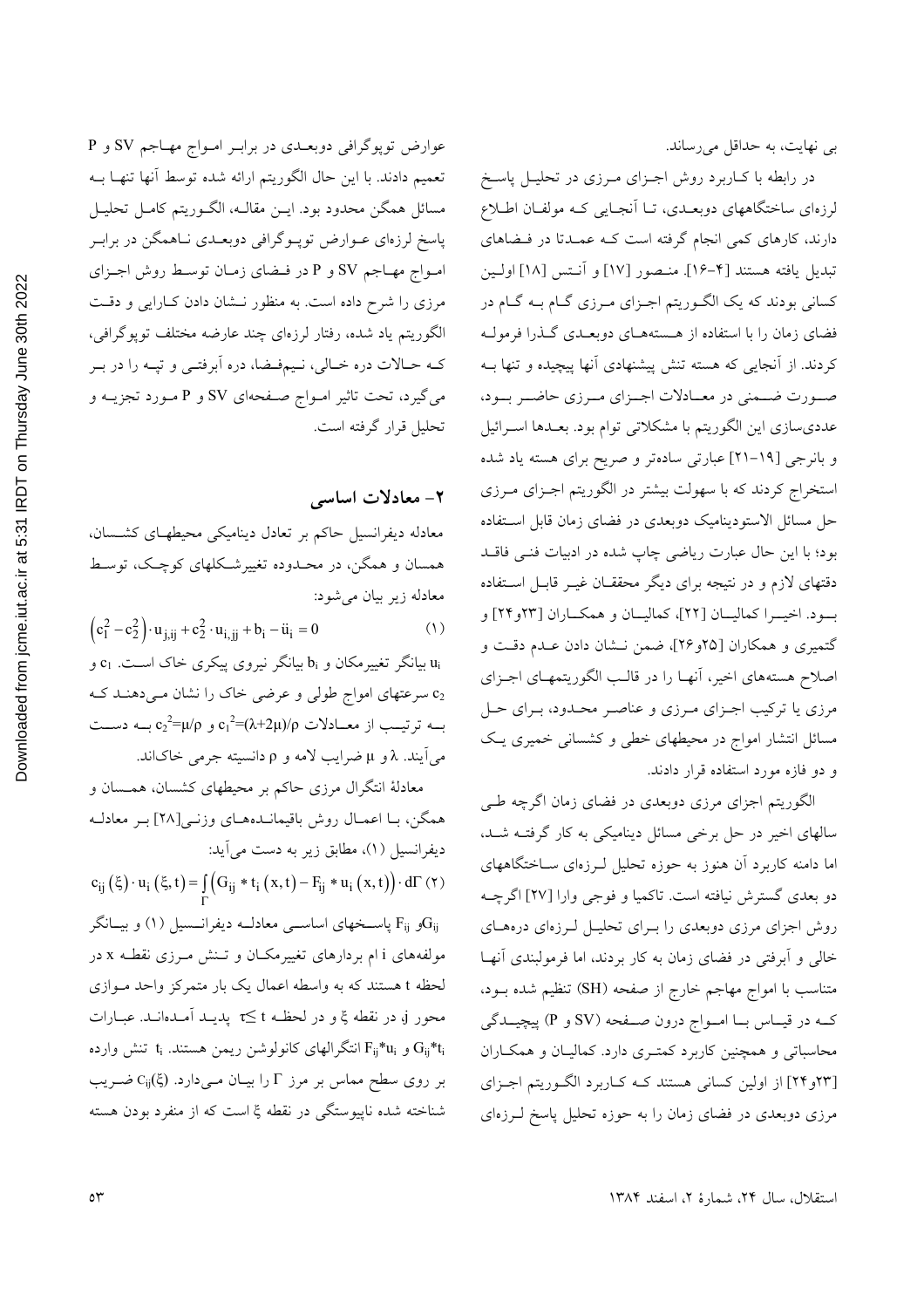و 5<sub>ij1,2</sub>  
\n
$$
G_{ij1,2}
$$
  
\n
$$
G_{ij1,2}
$$
  
\n
$$
G_{ij1,2}
$$
  
\n
$$
G_{ij1,2}
$$
  
\n
$$
G_{ij1,2}
$$
  
\n
$$
G_{ij1,2}
$$
  
\n
$$
G_{ij1,2}
$$
  
\n
$$
G_{ij1,2}
$$
  
\n
$$
G_{ij1,2}
$$
  
\n
$$
G_{ij1,2}
$$
  
\n
$$
G_{ij1,2}
$$
  
\n
$$
G_{ij1,2}
$$
  
\n
$$
G_{ij1,2}
$$
  
\n
$$
G_{ij1}
$$
  
\n
$$
G_{ij1}
$$
  
\n
$$
G_{ij1}
$$
  
\n
$$
G_{ij1}
$$
  
\n
$$
(r, t - \tau) \cdot M_k(\tau) \cdot d\tau
$$
  
\n
$$
G_{ij1}
$$
  
\n
$$
G_{ij1}
$$
  
\n
$$
G_{ij1}
$$
  
\n
$$
G_{ij1}
$$
  
\n
$$
G_{ij1}
$$
  
\n
$$
G_{ij1}
$$
  
\n
$$
G_{ij1}
$$
  
\n
$$
G_{ij1}
$$
  
\n
$$
G_{ij1}
$$
  
\n
$$
G_{ij1}
$$

$$
F_{ijk}^{i_1 + i_2 - i_1} (r) = \int_{(n-1)\cdot \Delta t} F_{ij}(r, t - \tau) \cdot M_k(\tau) \cdot d\tau
$$
\n
$$
(n-1)\cdot \Delta t
$$
\n
$$
\int_{(n-1)\cdot \Delta t} (\tau) \cdot \tau \cdot \Delta t
$$
\n
$$
c_{ij} \cdot u_i^N(\xi) = \sum_{n=1}^N \int_{\Gamma} (G_{ij}^{N+1-n}(r) \cdot t_i^n(x) - F_{ij}^{N+1-n}(r) \cdot u_i^n(x)) \cdot d\Gamma
$$
\n
$$
(A)
$$

که در آن:

$$
G_{ij}^{N+1-n} (r) = G_{ij1}^{N+1-n} (r) + G_{ij2}^{N-n} (r)
$$
  
\n
$$
F_{ij}^{N+1-n} (r) = F_{ij1}^{N+1-n} (r) + F_{ij2}^{N-n} (r)
$$
 (4)

مزیت معادله (۸) بر معادله (۶) آن است کـه بـه سـبب ترکیـب هستهها، جملات منفرد ظاهري موجود در جبهه موج هستههاي تنش، که مرتبهای برابر r<sup>-1/2</sup> دارند، حذف شــدهانــد. بــه عبــارت دیگر هستههای دینامیکی (۹) نسبت به هستههای دینـامیکی (۷)  $F^1_{ij}$  رفتار مناسبتری دارند. شایان ذکر است که هستههـای  $G^1_{ij}$  و منفرد و ما بقی هستهها غیر منفردند. همچنین هستههـای منفـرد یاد شده از همان نوع و مرتبه انفراد برخوردارند که هـستههـای نظیر الاستواستاتیک. هستههای  $\rm G^{N+1-n}_{ij}$  و  $\rm F^{N+1-n}_{ij}$  در مرجـع [٢٣] ارائه شدهاند.

### ۳-۲- جداسازی در مکان

برای جداسازی مکانی، از المانهای ایزوپارامتریک درجـه دو استفاده شده است. اگر در سیستم مختصات کمکی (η) از توابع شکل (Nk(n استفاده شود، میتوان معادله (۸) را در فضای مکان به صورت زیر جداسازی کرد:

$$
c_{ij} \cdot u_i^N(\xi) = \sum_{n=1}^N \sum_{q=1}^Q
$$
  
\n
$$
\begin{cases}\nT_{ik}^n \cdot \int_{\Gamma_q} G_{ij}^{N+1-n}(r) \cdot N_k(\eta) \cdot |J| \cdot d\eta - \int_{\Gamma_q} \\ U_{ik}^n \cdot \int_{\Gamma_q} F_{ij}^{N+1-n}(r) \cdot N_k(\eta) \cdot |J| \cdot d\eta \end{cases}
$$
\n
$$
(1 \cdot)
$$
\n
$$
u^N = \sum_{n=1}^N \sum_{q=1}^N \sum_{q=1}^N \int_{\Gamma_q} G_{ij}^{N+1} d\eta
$$

در صورتی که محیط مورد بررسی در معرض هجوم امواج  
لرزهای قرار گیرد، معادله انتگرال مرزی حاکم را میتوان به  
شرح زیر اصلاح کرد [۸، ۴و۶۲]:  

$$
c_{ij} (\xi) \cdot u_i (\xi, t) = \int_{\Gamma} (G_{ij} * t_i (x, t) - F_{ij} * u_i (x, t)) \cdot d\Gamma + u_j
$$
inc. (ξ, t)  
(۳)

## ۳– جداسازی زمانی و مکانی

حل معادلات (٢) یــا (٣) مــستلزم آن اســت کــه متغیرهــای مسئله در هر دو حوزه زمان و مکان جداسازی شوند. برای ایـــن منظور به شکل زیر عمل میشود:

#### ۰۳–۱– جداسازی در زمان

برای جداسازی زمانی، محور زمان به N بازه مساوی تقسیم شده است، به گونهای که معادله TN=NΔt برقرار باشد. با فرض تغییرات خطی در هر بازه زمانی، می<mark>توان متغیرهای تغییرمکان و</mark> تنش مرزی را به صورت زیر بیان کرد:

$$
u_i(x,\tau) = M_1(\tau) \cdot u_i^{n}(x) + M_2(\tau) \cdot u_i^{n-1}(x)
$$
  
\n
$$
t_i(x,\tau) = M_1(\tau) \cdot t_i^{n}(x) + M_2(\tau) \cdot t_i^{n-1}(x)
$$
 (4)

و  $M_2(\tau)$  توابع شکل خطی زمان هستند کـه بـه صـورت M $_1(\tau)$ زير تعريف شدهاند:

$$
T_{n-1} \prec \tau \prec T_n:
$$
  
\n
$$
M_1(\tau) = \frac{\tau - T_{n-1}}{\Delta t} \qquad & M_2(\tau) = \frac{T_n - \tau}{\Delta t}
$$

با توجه به معادله (۴)، می توان معادله (۲) را بــه شـكل زيــر در فضای زمان جداسازی نمود:

 $N \sim$ 

$$
c_{ij} \cdot u_i^{r} (\xi) =
$$
  
\n
$$
\sum_{n=1}^{N} \int_{\Gamma} \left[ G_{ij1}^{N+1-n} (r) \cdot t_i^{n} (x) + \int_{\Gamma} F_{ij1}^{N+1-n} (r) \cdot u_i^{n} (x) + \int_{\Gamma} F_{ij2}^{N+1-n} (r) \cdot u_i^{n-1} (x) \right] dx
$$
  
\n
$$
F_{ij2}^{N+1-n} (r) \cdot u_i^{n-1} (x) \qquad (9)
$$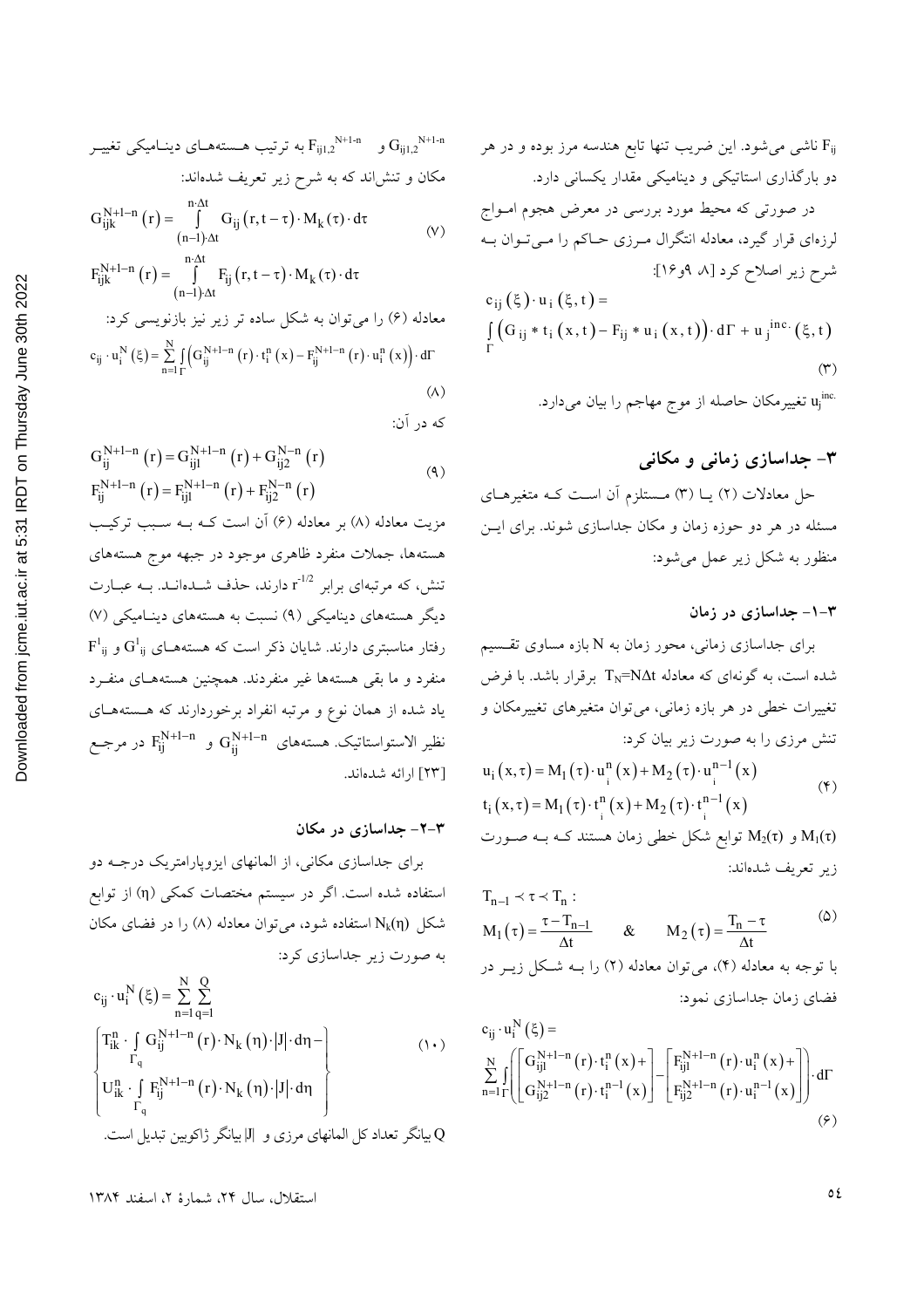المانی که نقطه تحریک بر یکی از گرههای آن واقع باشـد، منفرد و در غیر این صورت عادی نامیـده مـی شـود. انتگرالهـای معادله (١٠) به راحتی با استفاده از قاعده متعارف گوس بر روی المانهای عادی قابل محاسبهاند. در المانهـای منفـرد، بـراورد آن  $F^1_{ij}$  دسته از انتگرالهای معادله (۱۰) که حاوی هستههـای  $G^1_{ij}$  و و همچنین تابع شکل نظیر نقطه تحریکاند، تمهیدات دقیقتـری طلب می کند:

انتگرال منفرد حاوی هسته  $G^1_{ij}$  : این انتگرال کـه انفـراد آن ضعيف ناميده مي شود، همانند انتگرال المانهاي عادي بـا قاعــده متعارف گوس قابل محاسبه است، مشروط بر أنكه المان منفـرد به تعداد قابل توجهي المانهاي كوچكتر تقسيم شود، تــا حاصــل ضرب هسته در تابع شکل توابع در ژاکوبین، بـر روی هـر زیــر المان رفتاري مناسب يابد.

انتگرال منفرد حاوی هسته F'i; ایــن انتگــرال کــه انفــراد آن قوی نامیده میشود، با استفاده از یک روش غیر مستقیم کـه بـر مفهوم حركت جسم صلب مبتنى است، مطابق معادله زيـر قابـل محاسيه است:

 $\int F_{ij}^1 \cdot N_k \cdot |J| \cdot d\eta =$  $(11)$  $\int F_{ij}^{static} \cdot N_k \cdot |J| \cdot d\eta + \int \left( F_{ij}^1 - F_{ij}^{static} \right) \cdot N_k \cdot |J| \cdot d\eta$ انتگرالهای اول و دوم سمت راست تساوی فوق به ترتیب منفرد و عـاديانــد. انتگــرال اول كــه همــان انتگــرال منفــرد حالــت الاستواستاتیک است، به راحتی با استفاده از روش غیـر مـستقیم مبتنی بر حرکت جسم صلب محاسبه میشود. انتگــرال دوم نیــز کـه بـه دليـل يکـسان بـودن نـوع و مرتبـه انفـراد هـستههـاي الاستواسـتاتيک و الاسـتوديناميک عـادي اسـت، هماننـد ديگـر انتگرالهای عادی با کمک قاعده متعارف گوس براورد می شـود. یاداور میشود کـه تکنیـک حرکـت جـسم صـلب و در نتیجـه معادله (١١) تنها در شرايطي قابل استفاده است، كـه مرزهـاي مسئله بسته باشد. در مسائلی که با محیطهای نیمه بی نهایت سر و كار دارند، مى توان ابتدا با استفاده از المانهاى مجازى[14-٢١ و ٢٩] مـرز مـش بنـدي شـده را بـست، و سـپس بـه محاسـبه

انتگرالهای منفرد قوی اقـدام کـرد. بـدیهی اسـت کـه المانهـای مجازی، که صرفا برای بستن محیط و استفاده از معادلـه (١١) بکار برده مـی شـوند، تعـداد درجـات آزادی مـسئله را افـزايش نخواهند داد.

٣-٣- الگوريتم حل

اگر معادله (۱۰) برای هر یک از نقاط مرزی نوشته شـود و مجموعه معادلات در کنار هم قرار گیرند، دستگاه معادلات زیــر يديد خواهد آمد:

$$
\sum_{n=l}^{N}\Bigl(G^{N+l-n}\cdot T^n-F^{N+l-n}\cdot U^n\Bigr)=0\hspace{1.5cm}(\mathcal{N})
$$

ا انتقال تمامی جملات معلوم به سمت راست تساوی، می ت-وان  
معادله (۱۲) را به شکل زیر بازنویسی کرد:  

$$
F^1 \cdot U^N = G^1 \cdot T^N + Z^N
$$

که در آن:  
\n
$$
Z^{N} = \sum_{n=1}^{N-1} (G^{N+1-n} \cdot T^{n} - F^{N+1-n} \cdot U^{n}) + U^{inc. N}
$$
\n(14)  
\n
$$
\Rightarrow
$$
 2<sup>N</sup> 2<sup>N</sup> 2<sup>N</sup> 2<sup>N</sup> 2<sup>N</sup> 2<sup>N</sup> 2<sup>N</sup> 2<sup>N</sup> 2<sup>N</sup> 2<sup>N</sup> 2<sup>N</sup> 2<sup>N</sup> 2<sup>N</sup> 2<sup>N</sup> 2<sup>N</sup> 2<sup>N</sup> 2<sup>N</sup> 2<sup>N</sup> 2<sup>N</sup> 2<sup>N</sup> 2<sup>N</sup> 2<sup>N</sup> 2<sup>N</sup> 2<sup>N</sup> 2<sup>N</sup> 2<sup>N</sup> 2<sup>N</sup> 2<sup>N</sup> 2<sup>N</sup> 2<sup>N</sup> 2<sup>N</sup> 2<sup>N</sup> 2<sup>N</sup> 2<sup>N</sup> 2<sup>N</sup> 2<sup>N</sup> 2<sup>N</sup> 2<sup>N</sup> 2<sup>N</sup> 2<sup>N</sup> 2<sup>N</sup> 2<sup>N</sup> 2<sup>N</sup> 2<sup>N</sup> 2<sup>N</sup> 2<sup>N</sup> 2<sup>N</sup> 2<sup>N</sup> 2<sup>N</sup> 2<sup>N</sup> 2<sup>N</sup> 2<sup>N</sup> 2<sup>N</sup> 2<sup>N</sup> 2<sup>N</sup> 2<sup>N</sup> 2<sup>N</sup> 2<sup>N</sup> 2<sup>N</sup> 2<sup>N</sup> 2<sup>N</sup> 2<sup>N</sup> 2<sup>N</sup> 2<sup>N</sup> 2<sup>N</sup> 2<sup>N</sup> 2<sup>N</sup> 2<sup>N</sup> 2<sup>N</sup> 2<sup>N</sup> 2<sup>N</sup> 2<sup>N</sup> 2<sup>N</sup> 2<sup>N</sup> 2<sup>N</sup> 2<sup>N</sup> 2<sup>N</sup> 2<sup>N</sup> 2<sup>N</sup> 2<sup>N</sup> 2<sup>N</sup> 2<sup>N</sup> 2<sup>N</sup> 2<sup>N</sup> 2<sup>N</sup>

### ۴– مثالهای عددی

شکل (۱) هندسه کلی یک عارضه توپوگرافی ناهمگن را بـه طور شماتیک نشان میدهد. امواج حجمی زلزلـه کـه از اعمــاق پایین به سوی سطح زمین حرکت مـیکننـد، ابتـدا محـیط نـیم صفحه و از طریق آن محیطهای بسته فوقانی را تحت تاثیر قــرار میدهند. محیط نیمصفحه که در معرض تـابش مـستقیم امـواج مهاجم لرزهای قرار دارد، توسط معادله انتگرال مرزی (۳)، و هر یک از محیطهای بسته فوقانی توسط معادله انتگرال مرزی (۲) تحلیل می شوند. صفر بـودن تنـشها بـر روی مرزهـای آزاد و سازگاری تغییرمکانها و تعادل تنشها بر روی مرزهـای مــشترک، شرایط مـرزی مسئـله را تشکیل میدهند. بدیهـی است که اگــر

استقلال، سال ٢۴، شمارة ٢، اسفند ١٣٨۴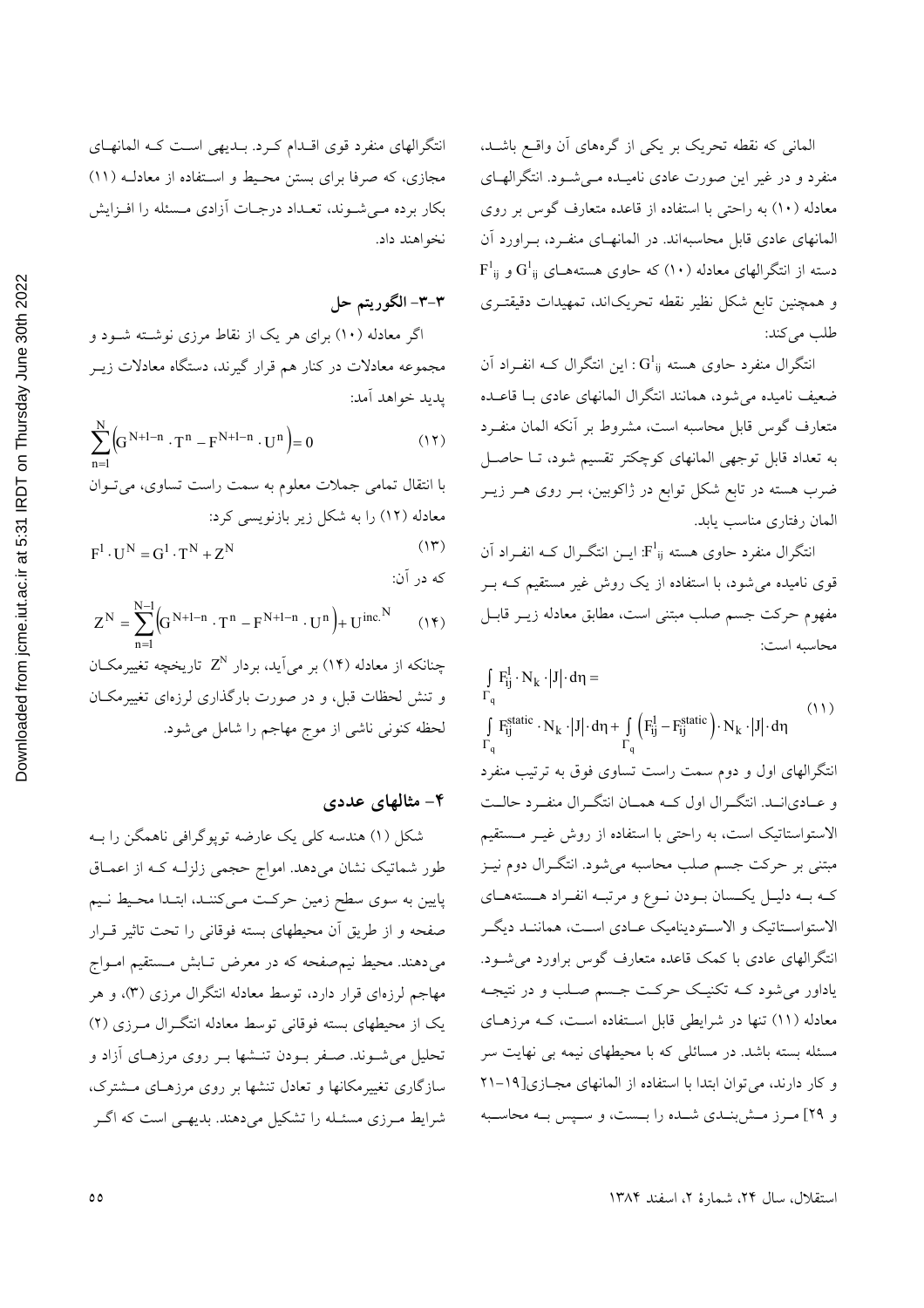

شکل ۱ - هندسه قابل تحلیل توسط نرمافزار Hybrid

محیط تنها یک نیمصفحه همگن باشد، معادله انتگرال مرزی (۳) برای حل مسئله کفایت خواهد کرد.

الگوريتم اجـزاي مـرزي فـوق الـذكر در قالـب نـرم افـزار دوبعدی هیبرید، که برای تحلیل دینـامیکی محیطهـای خطـی و غیرخطی خشک و اشباع با استفاده از ترکیب روشـهای اجـزای مرزی و اجـزای محـدود طراحـی شـده، بـه کـار گرفتـه شـده است[٢٢]. نرم افزار اخيـر قـادر اسـت بـراي حـل هـر مـسئله، فراخور حال آن، هر یک از روشهای اجـزای مـرزی، اجـزای محدود و ترکیب آنها را مورد استفاده قرار دهد. مش بندی بخش اجزای مرزی با استفاده از المانهـای ایزوپارامتریـک سـه گرهـی انجام مي گيرد.

مثالهای عددی این بخش به گونـهای طراحـی شـدهانـد تـا كارايي و دقت الگوريتم اجزاي مرزي فوق الــذكر را در تحليــل دینامیکی عوارض توپوگرافی دوبعدی ناهمگن در فضای زمـان به نمایش گذارند. هر چهار عارضه دره خالبی، نیمفضا، دره اَبرفتــی و تپه مورد توجه قرار گرفتهاند. موج مهاجم در تمامی مثالها از نــوع ریکر انتخاب شده است که معادلهای به شرح زیر دارد:

$$
f(t) = \left[1 - 2 \cdot (\pi \cdot f_p \cdot (t - t_0))^2\right] e^{-(\pi \cdot f_p \cdot (t - t_0))^2}
$$
 (10)

پارامترهای f<sub>p</sub> و t<sub>0</sub> به ترتیب فرکانس غالب و زمــان نظیــر دامنــه حداکثر را بیان میدارند. بدیهی است که در معادله فوق، مقدار t برای هر یک از نقاط روی مرز نیمصفحه، بـر اسـاس سـرعت موج مهاجم و فاصله نقطه از جبهه موج در لحظـه 0=t اصـلاح می شود. شکل (۲) تاریخچه زمانی و طیف فوریه موج ریک را بيان مى دارد.

برای سهولت بررسی، نتایج به دست آمده در حوزه زمان بــه دامنه حداکثر حرکت ورودی نرمالیزه و به ازای زمان بدون بعـد (T=tc2/2b) نمایش داده شدهاند. در حوزه فرکانس نیز نتایج بــه دست آمده در قالب منحنیهـای بزرگنمـایی و بـه ازای فرکـانس  $\omega$  بدون بعد ( $\Omega$ =ωb/ $\pi$ ) ارائه شدهاند. در این معادلات  $\omega$  و  $\omega$ به ترتیب زمان، فرکانس زاویهای و نیم پهنای عارضه را بیان میدارنــد. یاداور می شود که مفهوم فیزیکی فرکانس بــدون بعــد، همــان نــسبت پهنای عارضه به طول موج برشی محیط نیم صفحه است.

۴–۱– دره خالبی با مقطع نیم دایره هدف این مثـال آن اسـت کـه توانمنـدي الگـوريتم اجـزاي مرزی ارائه شـده را در تحلـیل دینامیکی پاسـخ لرزهای یک دره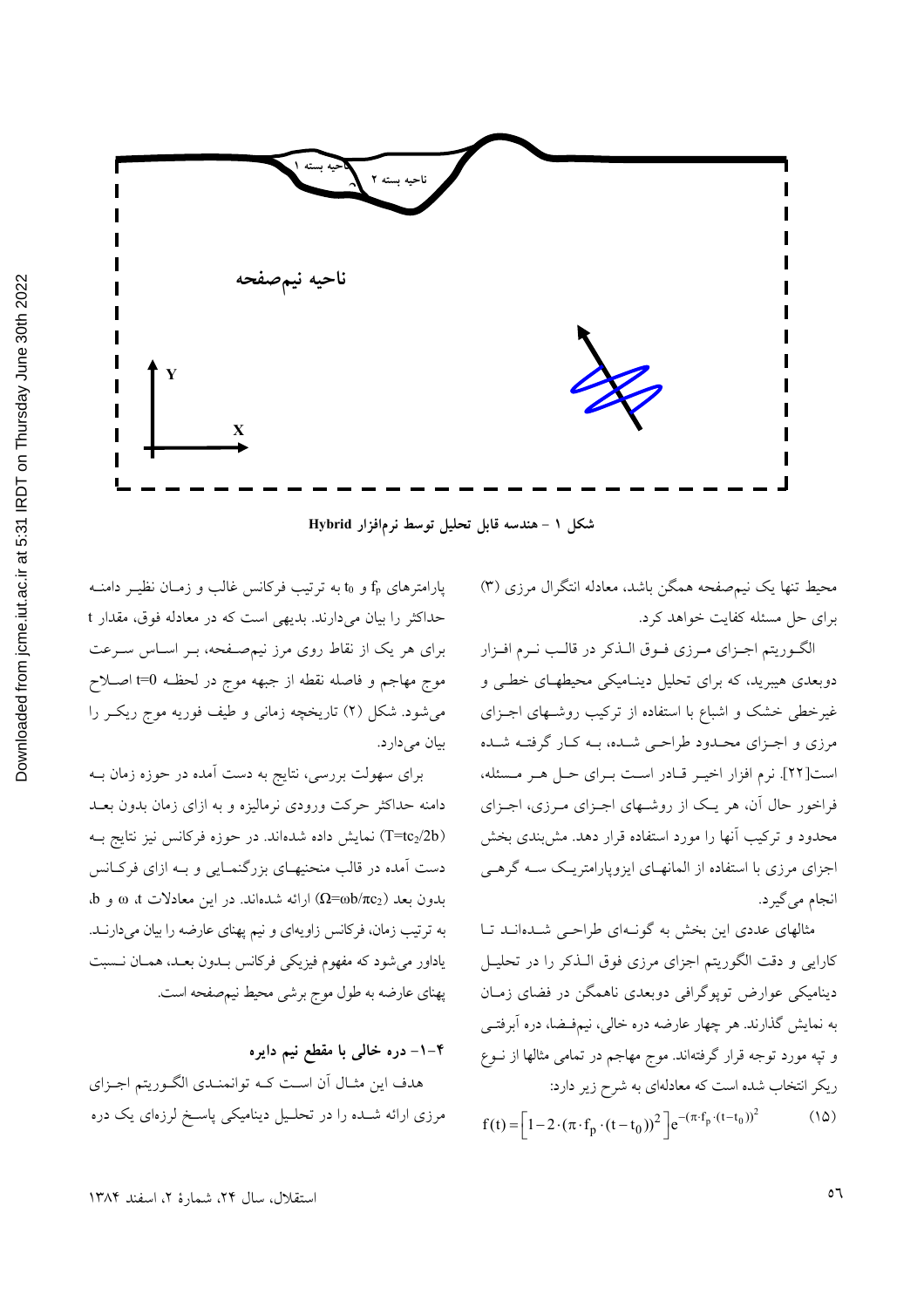

شکل ۲ – الف- تاریخچه زمانی و ب- طیف دامنه فوریه موج ریکر

ب) تابش مايل

موج مهاجم P با زاويه هجوم ۶۰ درجه و با فركانس غالب بدون بعدی برابر ۸۹۶٪ بر روی دره تابیده شده است. شکلهای (۷) و (۸) منحنیهای بزرگنمایی به دست آمده در تحقیق حاضـر را با مقادیر ارائه شده توسط مراجع [۴–۶]، به ازای فرکانــسهای بدون بعد ۰٫۵ و ۱٫۰ مقایسه کرده است. همـان طـور کـه دیـده می شود، در هر دو مولفه قـائم و افقــی تغییــر مکــان، همخــوانی مناسبي ميان جوابها ديده مي شود. شكل(٩) مولف4هـاي قـائم و افقے تاریخچــه زمــانی تغییرمکــان نقطــهای بــا موقعیــت (x/r=-۱۰/۷۱۴۳) را در لحظات قبل از رسیدن امواج متفرق شده توسط دره، مورد بررسی قرارداده است. همان طور که در شکل دیده می شود، همخوانی بسیار خوبی میـان مولفـههـای محاسـبه شده تغییرمکان و مولفههای تحلیلـی حرکـت آزاد سـطح زمـین [۴و ۳۰] وجود دارد. یاداور میشود که دامنههای دو مولفه قائم و افقی حرکت آزاد زمین، بـه ترتیـب ۱٬۷۴ و ۰٬۹۶ برابـر دامنـه موج مهاجم P است [۴].

# ۴–۲– دره آبرفتی با مقطع نیم دایره

هدف این مثـال أن اسـت كـه توانمنـدي الگـوريتم اجـزاي مرزی ارائه شده را در تحلیل دینامیکی پاسخ لـرزهای درههـای آبرفتی همگن و ناهمگن نشان دهد. شکل (۱۰) دره آبرفتـی بـا مقطع نیم دایره را نشـان میدهـد که در معـــرض تابـش امــواج

همگن نشان دهد. شکل (۳) درهای با مقطع نیم دایـره را نـشان می دهد که در معرض تابش امواج SV و P قـرار گرفتـه اسـت. دره نیم دایره شعاعی برابر (r)، سرعت موج برشی ای برابـر (c2) و ضـــــریب پواســــونی برابــــر ۰٫۳۳ دارد. محــــیط دره و ســــطح نیم صفحه به ترتیب با استفاده از ۱۶ و ۱۰۷ المـان مـرزی مـدل شده است. شایان ذکر است کـه ایـن مثـال توسط وانـگ [۴]، دراوینـسکی و موسـسیان [۵]، موسـسیان و دراوینـسکی [۶]، کاواسه [۸] و سانچز سزما و کامپیلو [۱۰] نیز مورد توجـه قــرار گرفته است. محققـان يـاد شـده محـيط دره را هماننـد تحقيـق حاضر، کاملا کشسان یا دارای خصوصیات بـسیار ضـعیف غیـر كشسان فرض كردهانـد. نتـايج بـه دسـت أمـده بـه ازاي چنـد فرکانس بدون بعد، در قالب منحنیهای بزرگنمایی ارائه شدهاند. الف) تابش قائم

شکلهای (۴)، (۵) و (۶)، منحنیهای بزرگنمایی به دست آمـده در ایسن تحقیمی را با مقادیر ارائسه شمه توسط مراجع [۴-۶، ۸ و ۱۰]، بـه ازای فرکانـسهای بـدون بعـد ۰٫۵، ۱٫۰ و ۲٫۰ مورد مقایسه قرار داده است. چنانکـه دیـده مـیشـود، در هــر دو حالت امـواج مهـاجم قـائم SV و P، همخـواني مناسـبي ميـان جوابها، در هر دو مولفه قائم و افقی تغییر مکان دیده می شـود. در مواردی که اختلاف اندکی میان نتایج محققان، خصوصا جوابهـای وانگ با دیگران وجود دارد، منحنیهای بزرگنمایی به دست آمـده در این تحقیق از میانه نتایج دیگر محققان عبور کردهاست.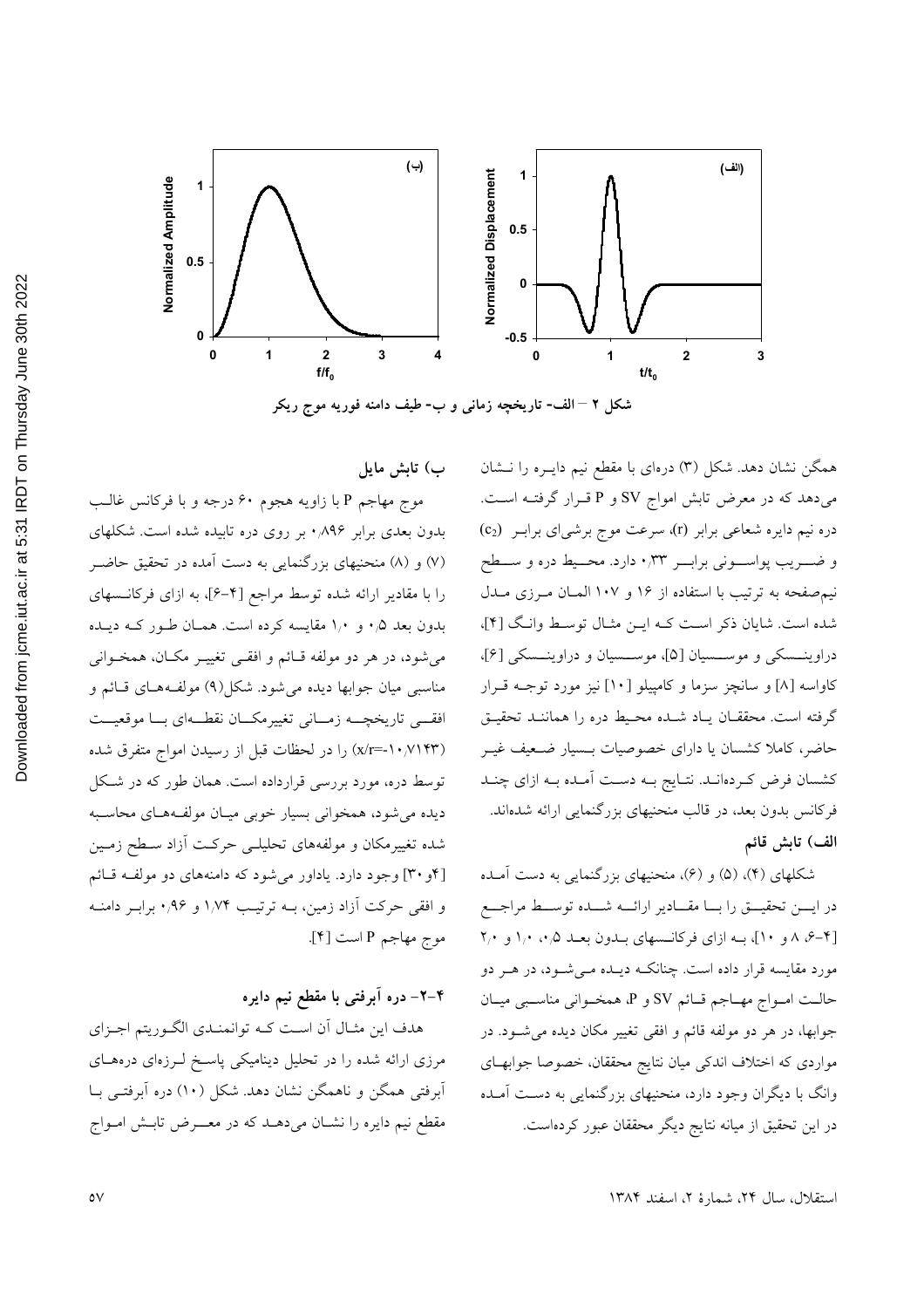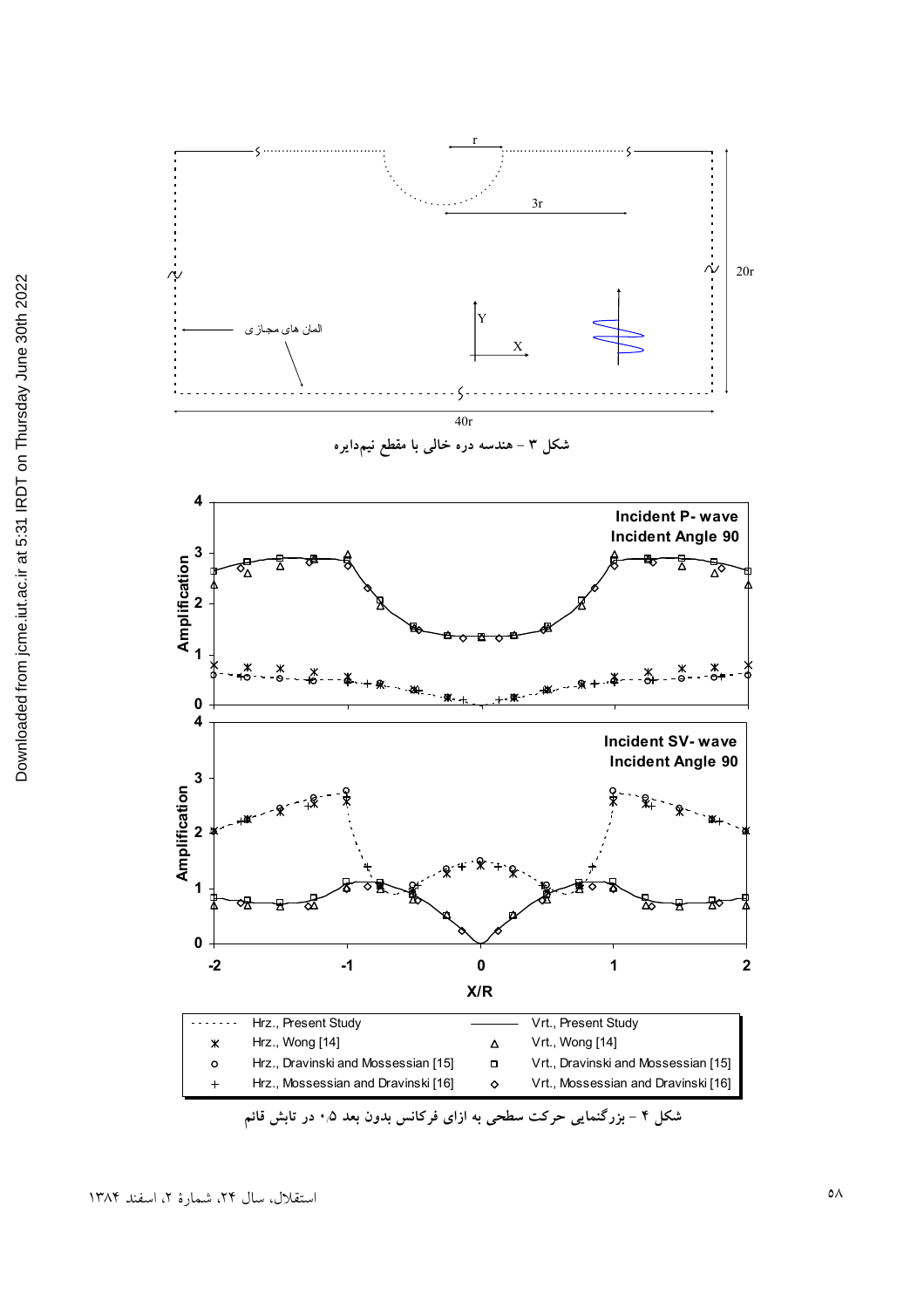

شکل ۶ – بزرگنمایی حرکت سطحی به ازای فرکانس بدون بعد ۲٫۰ در تابش قائم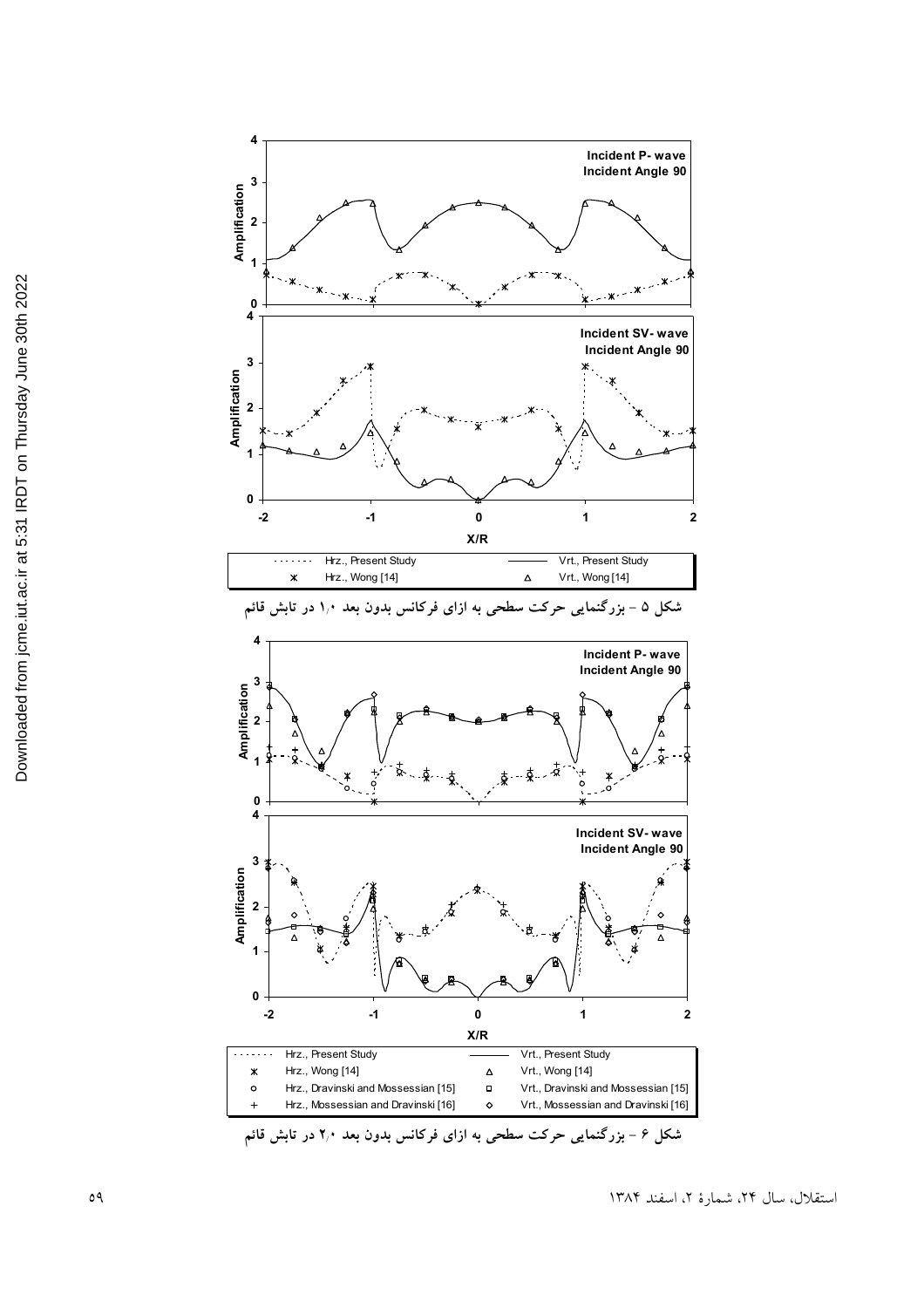





شکل ۸ – بزرگنمایی حرکت سطحی به ازای فرکانس بدون بعد ۱٫۰در تابش با زاویه ۶۰ درجه و موج مهاجم P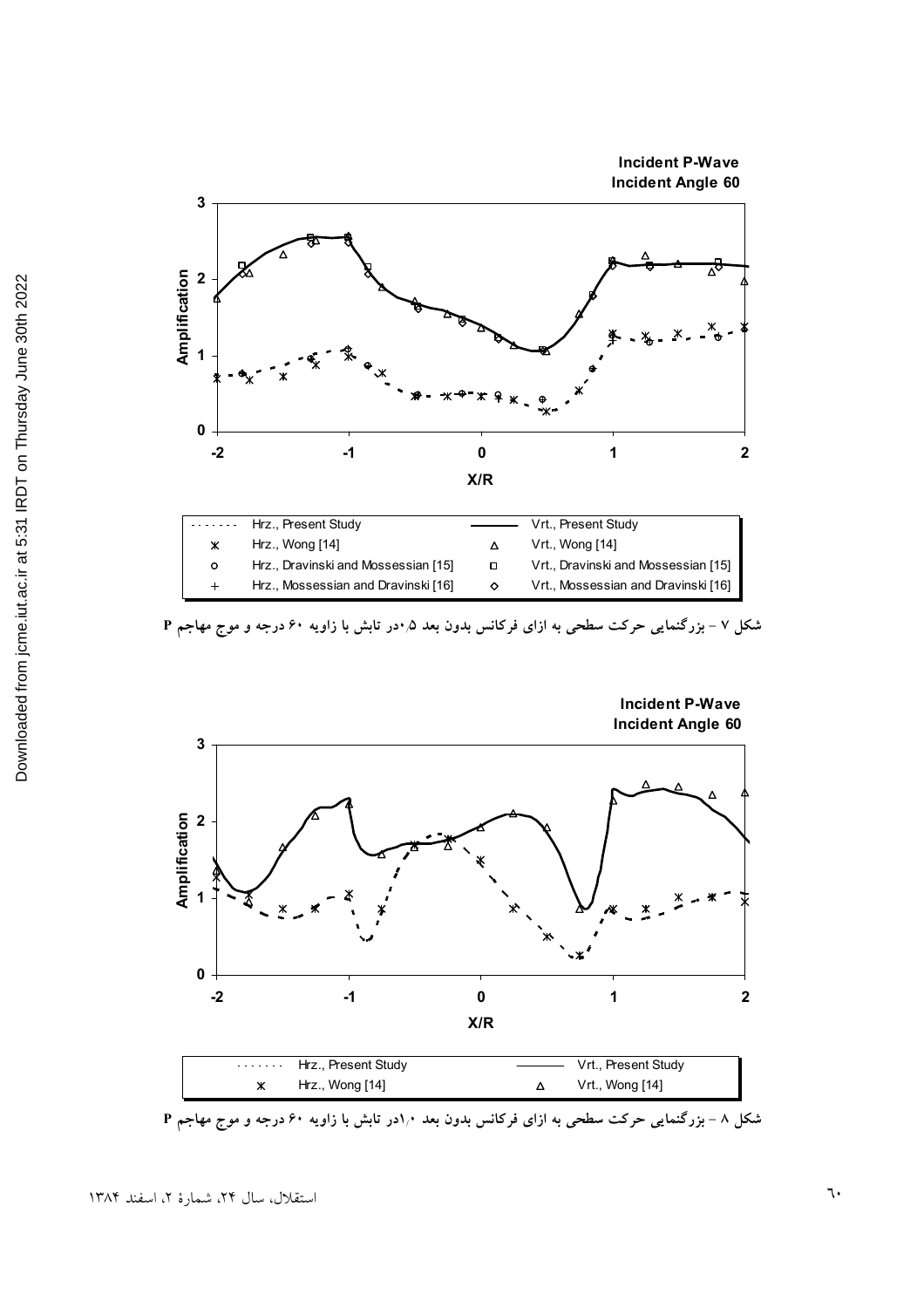

شکل ۹ – مقایسه تاریخچه زمانی تغییر مکان نقطهای به مختصات (۱۰٬۷۱۴۳=x/r=) با حرکت میدان آزاد حاصله از تابش موج P با زاویه هجوم ۶۰ درجه



شکل ۱۰ – هندسه دره ابرفتی با مقطع نیمدایره



شکل ۱۱ – مقایسه تاریخچه زمانی تغییر مکان افقی نقطه A از شکل (۱۰) با حرکت میدان آزاد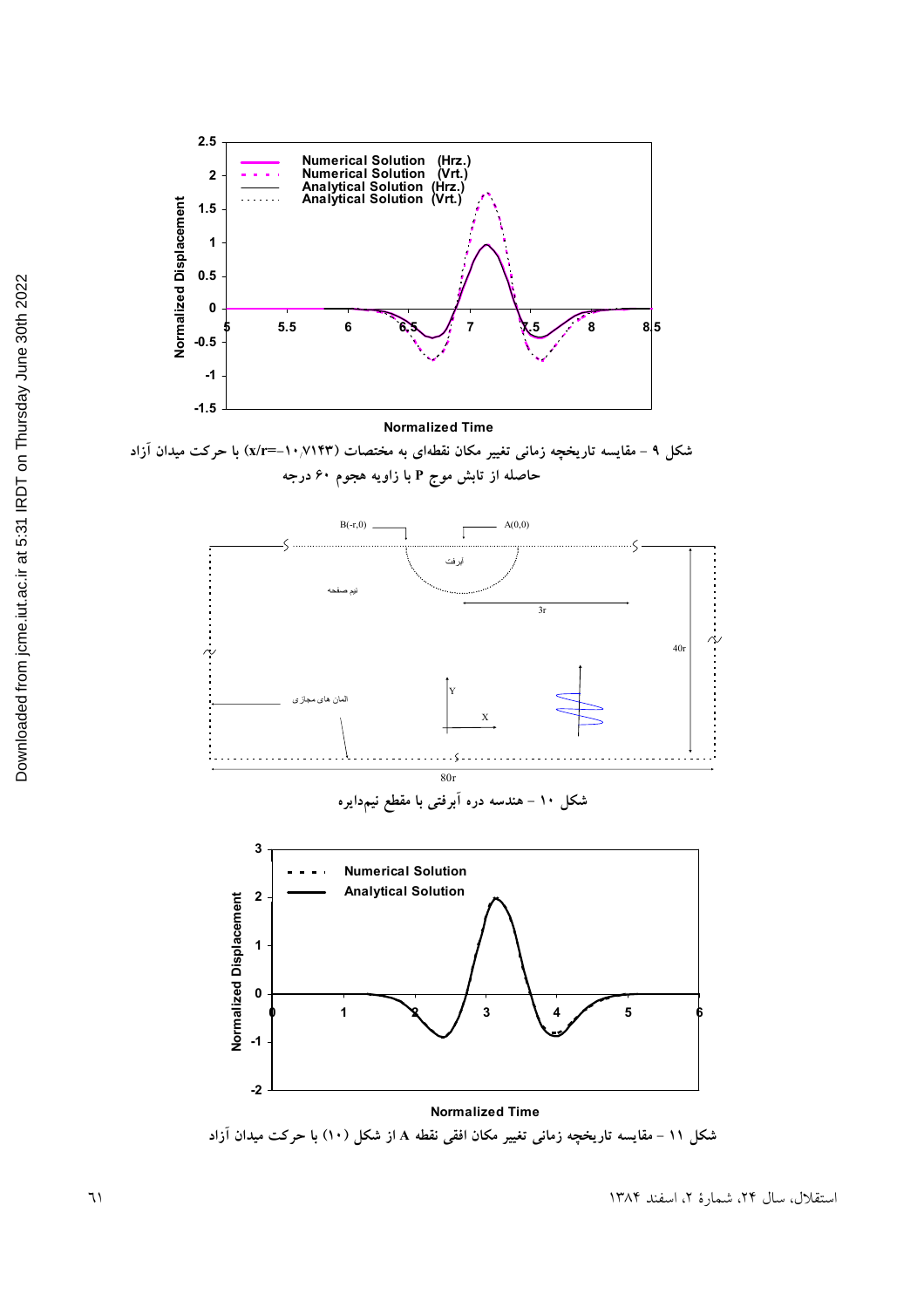

شکل ۱۳ – تاریخچه زمانی تغییر مکان نقطه B از شکل (۱۰) در دو گام زمانی مختلف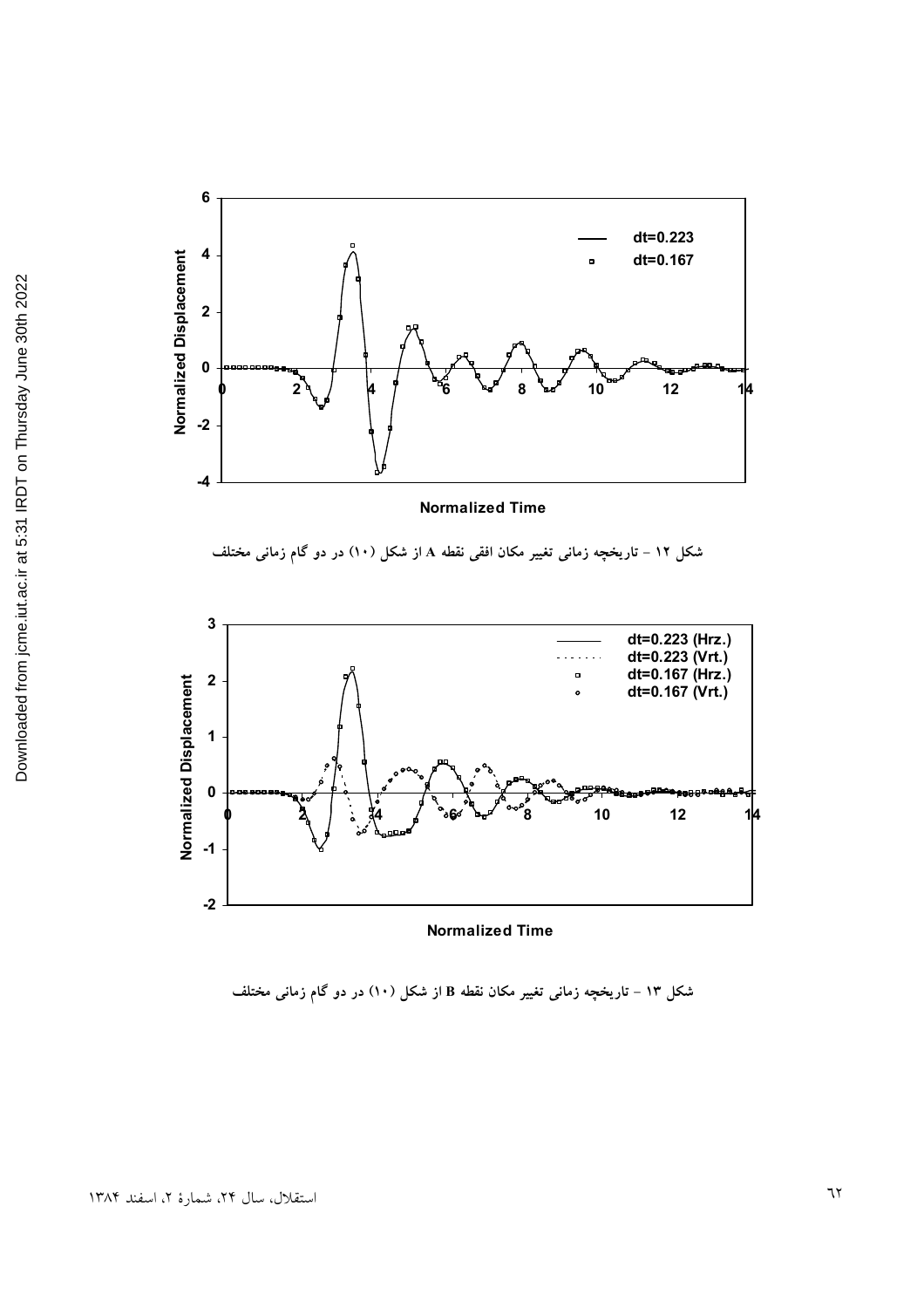

شکل ۱۴ - بزرگنمایی حرکت سطحی به ازای فرکانس بدون بعد ۰٫۵

مهاجم SV مورد مقایسه قرار داده است. چنانکه دیده می شود، همخوانی بسیار خوبی میان نتایج محاسباتی و تحلیلے وجود دارد و همانگونه که انتظار میرود دامنه تغییر مکان مولف قائم در همه زمانها برابر صفر است. برای وضعیت موج مهاجم P نیز نتایج مشابهی، با جابه جایی مولفههـای تغییـر مکـان بـه دسـت مے آبد.

ب) حالت ناهمگن

در حالت اخیر فرض بر آن است که ضریب پواسون، سرعت موج برشی و مدول برشی مصالح أبرفتی به ترتیب، مساوی، نصف و یک ششم مقادیر نظیر در محیط دره هستند. این مسئله توسط دراوینسکی و موسسیان [۵] و موسسـیان و

قائم SV و P با فركانس غالب ۰٫۵ قـرار گرفتـه اسـت. محـيط آبرفت و محیط نیمصفحه بـه ترتیب بـا اسـتفاده از ۶۰ و ۱۷۴ المان مرزی مدل شده است. دو حالت همگن و ناهمگن در نظر گرفته شده است. یاداور مـی شـود کـه معـادلات (۲) و (۳)، بــه ترتیب رفتار لرزهای محدودههای اَبرفت و نـیمصـفحه را بیــان مے دارند.

الف) حالت همگن

در این حالت فرض بر آن است که مصالح آبرفت و محـیط دره از همان خـصوصیات مثـال قبـل برخوردارنـد. شـكل (١١) مولفههای قائم و افقی تاریخچه زمـانی تغییرمکـان نـیم صـفحه (حركت أزاد) را با مقـادير تحليلـي أن [٣٠] در وضـعيت مـوج

استقلال، سال ٢۴، شمارهٔ ٢، اسفند ١٣٨۴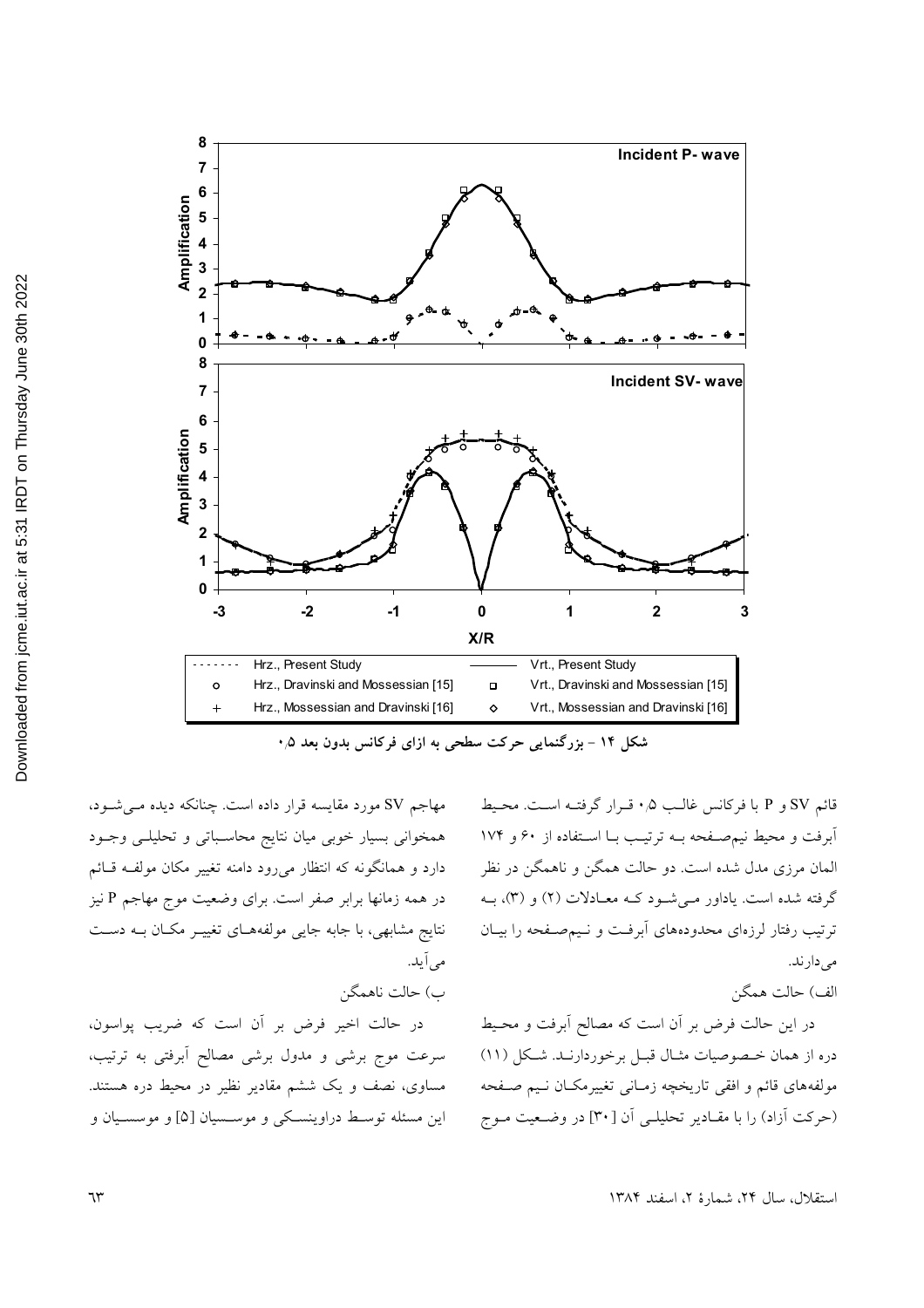





#### **Normalized Time**

شکل ۱۶– مقایسه تاریخچه زمانی تغیر مکان افقی نقطه A از شکل (۱۰) با استفاده از روش المان مرزی و مرکب در گامهای زمان*ی* مختلف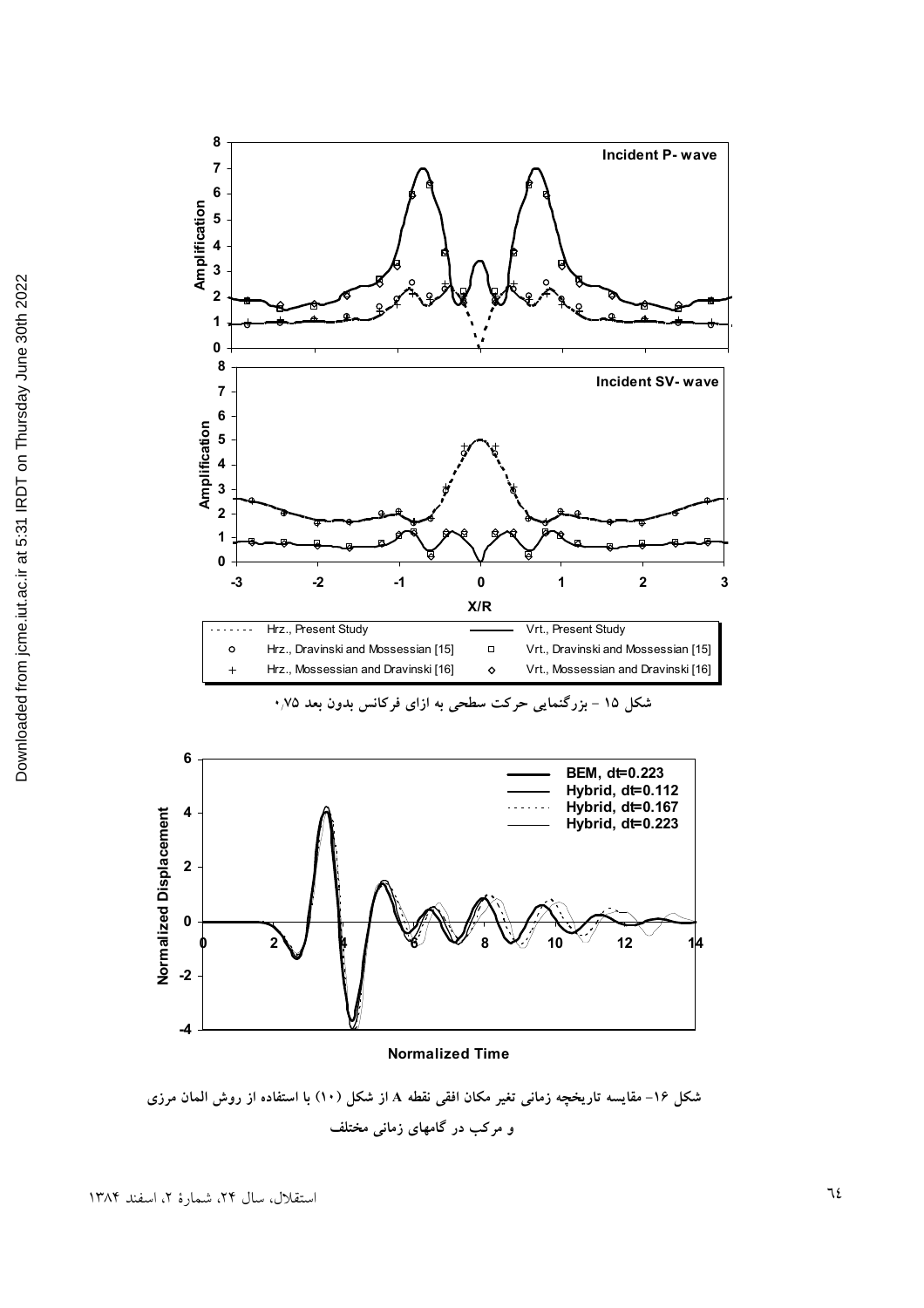

**Normalized Time**

شکل ۱۷ – مقایسه تاریخچه زمانی تغییر مکان افقی نقطه B از شکل (۱۰) با استفاده از روش المان مرزی و مرکب در گامهای زمان*ی* مختلف



شکل ۱۸ – هندسه تپه سینوسی شکل در (الف) الگوریتم حل همگن و (ب) الگوریتم حل ناهمگن



**Z \$ W V a" / a" () \* / SV ?) . P >/**

استقلال، سال ۲۴، شمارهٔ ۲، اسفند ۱۳۸۴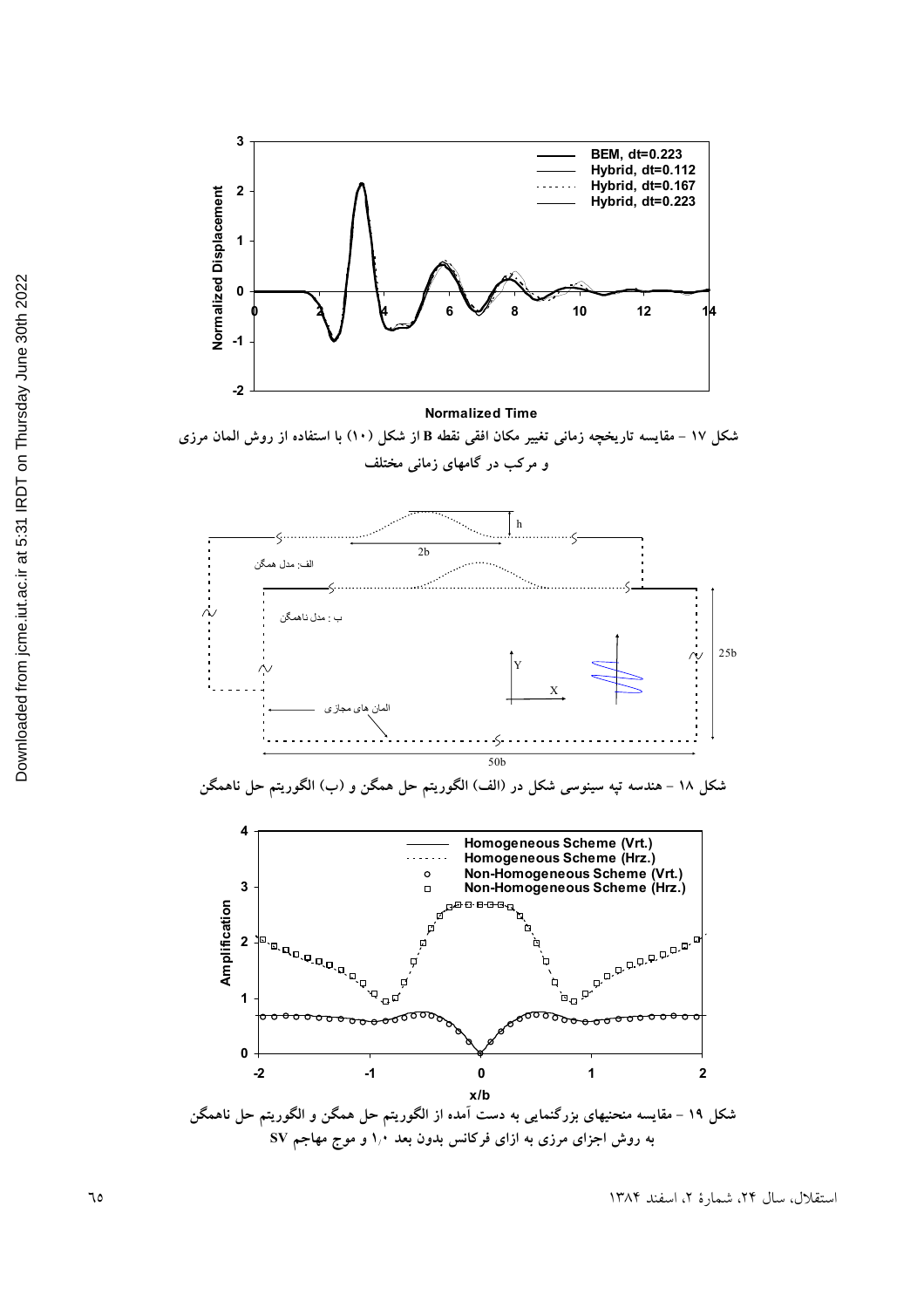

شکل ۲۰ – مقایسه منحنیهای بزرگنمایی به دست آمده از الگوریتم حل همگن و الگوریتم حل ناهمگن به روش اجزای مرزی به ازای فرکانس بدون بعد ۱٫۵ و موج مهاجم SV

بی بعد ۰/۲۲۳ نتیجهای رضایتبخش به دست می دهـد، نتـایج حاصله از روش مرکب تنها به ازای گامهای زمـانی کــوچکتر از ۰/۱۱۲ دارای دقتی قابل قبولاند. به عبارت دیگر حل مـسئله بـا استفاده از روش اجزای مرزی، در قیاس با روش مرکب، تعـداد گامهای زمانی کمتری را نیاز خواهد داشت.

# ۴–۳– تپه با مقطع سینوسی

هدف این مثـال آن اسـت کـه توانمنـدي الگـوریتم اجـزاي مرزی ارائه شده را در تحلیل دینامیکی پاسخ لرزهای تپهها نشان دهد. بدین منظور تپهای با مقطع نیمسینوسی، بــا نــسبت شــکلی (ارتفاع به نيم پهنــا) برابـر ۰٫۵ و همــان خــصوصيات رفتــاري مصالح مثال اول در نظر گرفته شده است. تپه در معرض تـابش موج قائم SV با فركانس غالب ۱٫۵ قرار گرفته است. براي حـل مسئله از دو مدل همگن و ناهمگن استفاده شده است. در مــدل همگن، شکل (۱۸- الف)، مجموعه تپه و نیمصفحه به صـورت یک محیط یکپارچه در نظر گرفته شده و برای مش;بنـدی آن از تعداد ۱۷۸ المان مرزی استفاده شـده اسـت. در مـدل نـاهمگن، شکل (۱۸– ب)، محیط تپه و نیمصفحه زیــرین آن بــه صــورت جداگانه مدل شدهاند و برای مش بندی آنها بــه ترتیـب از ۴۳ و

را همانند مثال قبل، کاملا کشسان یا بــا میرایــی بــسیار ضــعیف فرض کردهاند. شکلهای (۱۲) و (۱۳) مولفههـای قـائم و افقـی تاریخچه زمانی تغییرمکان دو نقطه A و B از شکل (۱۰) را بـه ازای دو گـام زمـانی ۰/۲۲۳ و ۰/۱۶۷ مـورد مقايـسه قـرار داده است. چنانکه دیده می شود، همخوانی بسیار خوبی میان جوابها وجود دارد. شکلهای (۱۴) و (۱۵) منحنیهای بزرگنمایی به دست آمده در تحقیق حاضـر را بـا مقـادیر ارائـه شـده توسـط مراجع [۵] و [۶]، بــه ازاي فركانــسهاى بــدون بعــد ۰٫۵ و ۰٫۷۵ مقایسه کرده است. همانطور که دیده میشود، در هـر دو مولفـه قائم و افقی تغییر مکان، همخوانی بـسیار مناسـبی میـان جوابهـا دیده میشود. شکلهای (۱۶) و (۱۷) بـه ترتیـب در هـر یـک از نقاط A و B از شکل (۱۰)، مولفههـای افقـی تاریخچــه زمـانی تغییر مکان را که با استفاده از دو روش اجزای مرزی و ترکیب آن با روش اجزای محدود [۳۱] به دست آمدهاند، مورد مقایــسه قرار داده است. نتـايج روش اجـزاي مـرزي بــا اســتفاده از گــام زمانی ۰/۲۲۳ و نتایج روش مرکب با استفاده از گامهـای زمـانی ۰/۲۲۳ ، ۱۶۷۰ و ۰/۱۱۲ به دست آمـدهانـد. چنانکـه ديـده میشود، در حالی که روش اجزای مـرزی بــه ازای گــام زمــانی

دراوينسكي [۶] نيز حل شده است. محققان ياد شده محيط دره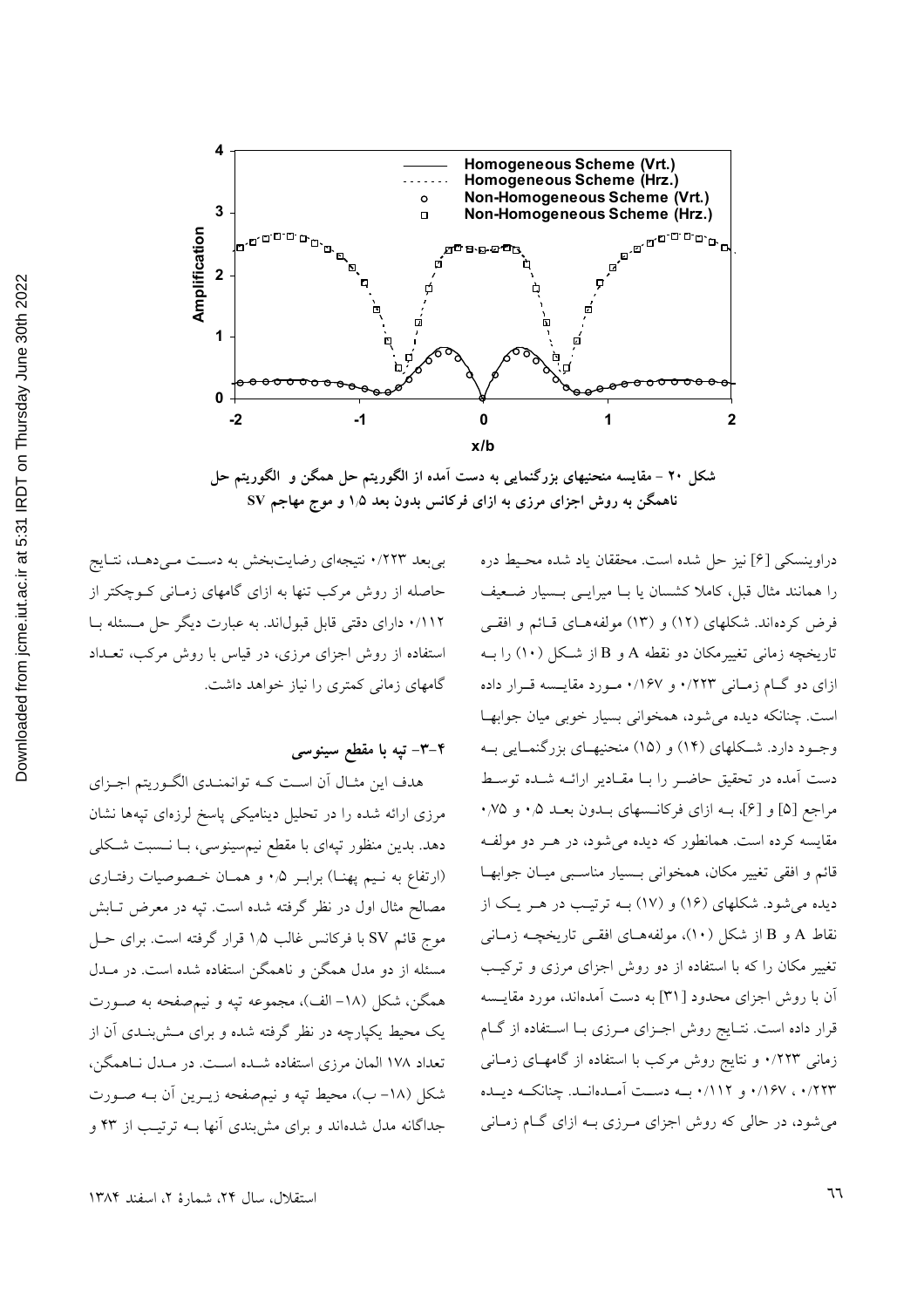SV و P در فضای زمان توسط روش اجـزای مـرزی را ارائــه داده است. با حل چند مثال عددی، کـه هـر چهـار حالـت دره خالي، نيم فضا، دره اَبرفتي و تپه را در بر مـي گيـرد، نـشان داده شده است که دامنه کباربرد روش اجـزای مـرزی دوبعـدی در فضای زمان، می تواند به حـوزه تحلیـل لـرزهای سـاختگاههای ناهمگن گسترش يابد. تركيب الگـوريتم ارائــه شــده بــا روش اجزای محدود زمینهای فراهم خواهد کرد تا بتوان پاسخ لرزهای ساختگاههای ناهمگن با رفتار غیرخطبی را در آینـده تجزیــه و تحليل كرد.

۱۶۴ المان مرزى استفاده شده است.

شکلهای (۱۹) و (۲۰) منحنیهای بزرگنمایی نقاط روی تپه و پایین آن را که با استفاده از دو روش فوق به دست آمدهانــد، بــه ازای فرکانسهای بدون بعـد ۱٫۰ و ۱٫۵ مـورد مقایـسه قـرار داده است. همان طور که دیده می شود، در هر دو مولفه قائم و افقی تغییر مکان، همخوانی بسیار خوبی میان نتایج به دست آمـده از دو روش دہلہ مے شود.

#### ۵– نتىحە

مراجع

اين مقاله، الگوريتم كامـل تحليـل پاسـخ لـرزهاي عــوارض توپوگرافی دوبعدی ناهمگن در برابر امواج مهاجم درونصفحه

- 1. Bouchon, M., "Effect of Topography on Surface Motion," Bull. Seismol. Soc. Am., Vol. 63, pp. 615-632, 1973.
- 2. Lysmer, J., and Kuhlemeyer, R. L., "Finite Dynamic Model for Infinite Media," J. of Engineering Mechanics, ASCE, Vol. EM4, pp. 859-877, 1969.
- 3. White, W., Valliappan, S., and Lee, I. K., "Unified Boundary for Finite Dynamic Models," J. of Engineering Mechanics, ASCE, Vol. 103(5), pp. 969-964, 1977.
- 4. Wong, H. L., "Effects of Surface Topography on the Diffraction of P, SV and Rayleigh Waves," Bull. Seismol. Soc. Am., Vol. 72, pp. 1167-1183, 1982.
- 5. Dravinski, M., and Mossessian, T. k., "Scattering of Plane Harmonic P, SV, and Reyleigh Waves by Dipping Layers of Arbitrary Shape," Bull. Seismol. Soc. Am., Vol. 77, pp. 212-235, 1987.
- 6. Mossessian, T. K., and Dravinski, M., "Application of a Hybrid Method for Scattering of P, SV, and Reyleigh Waves by Near-Surface Irregularities," Bull. Seismol. Soc. Am., Vol. 77, pp. 1784-1803, 1987.
- 7. Kawase, H., "Irregular Ground Analysis to Interpret Time Characteristics of Strong Ground Motion Recorded in Mexico City during 1985 Mexico Earthquake," In Ground Motion and Engineering Seismology, Ed. Cakmak A.S., Development in Geotechnical Engineering, Vol. 44, pp. 467-476, 1987.
- 8. Kawase, H., "Time-Domain Response of a Semi-Circular Canyon for Incident P, SV and Rayleigh Waves Calculated by the Discrete Wavenumber Boundary Element Method," Bull. Seismol. Soc. Am., Vol. 78, pp. 1415-1437, 1988.
- 9. Kawase, H., and Aki, K., "A Study of the Response of a Soft Basin for Incident S, P and Rayleigh Waves with Special Reference to the Long Duration Observed in Mexico City," Bull. Seismol. Soc. Am., Vol. 79, pp. 1361-1382, 1989.
- 10. Sanchez-Sesma, F. J., and Campillo, M., "Diffraction of P. SV and Rayleigh Waves by Topographic Features: a Boundary Integral Formulation," Bull. Seismol. Soc. Am., Vol. 81, pp. 2234-2253, 1991.
- 11. Sanchez-Sesma, F. J., and Campillo, M., "Topographic Effects for Incident P, SV and Rayleigh Waves," Tectonophysics, Vol. 218, pp. 113-125, 1993.
- 12. Sanchez-Sesma, F. J., and Luzon, F., "Seismic Response of Three Dimensional Alluvial Valleys for Incident P, SV and Rayleigh Waves," Bull. Seismol. Soc. Am., Vol. 85, pp. 269-284, 1995.
- 13. Papageorgiou, A. S., and Kim, J., "Propagation and Amplification of Seismic Waves in 2D Valleys Excited by Obliquely Incident P- and SV- Waves," Int. J. Earthg. Eng. and Struct. Dyn., Vol. 22, pp. 167-182, 1993.
- 14. Pedersen, H. A., Sanchez-Sesma, F. J., and Campillo, "Three-Dimensional Scattering by Two-M Dimensional Topographies," Bull. Seismol. Soc. Am., Vol. 84, pp. 1169-1183, 1991.
- 15. Reinoso, E., Wrobel, L. C., and Power, H., "Two-Dimensional Scattering of P, SV and Rayleigh Waves: Preliminary Results for the Valley of Mexico," Int. J. Earthq. Eng. and Struct. Dyn., Vol. 26, pp. 595-616, 1997.
- 16. Hadely, P. K., Askar, A., and Cakmak, A. S., "Scattering Of Waves By Inclusions In A